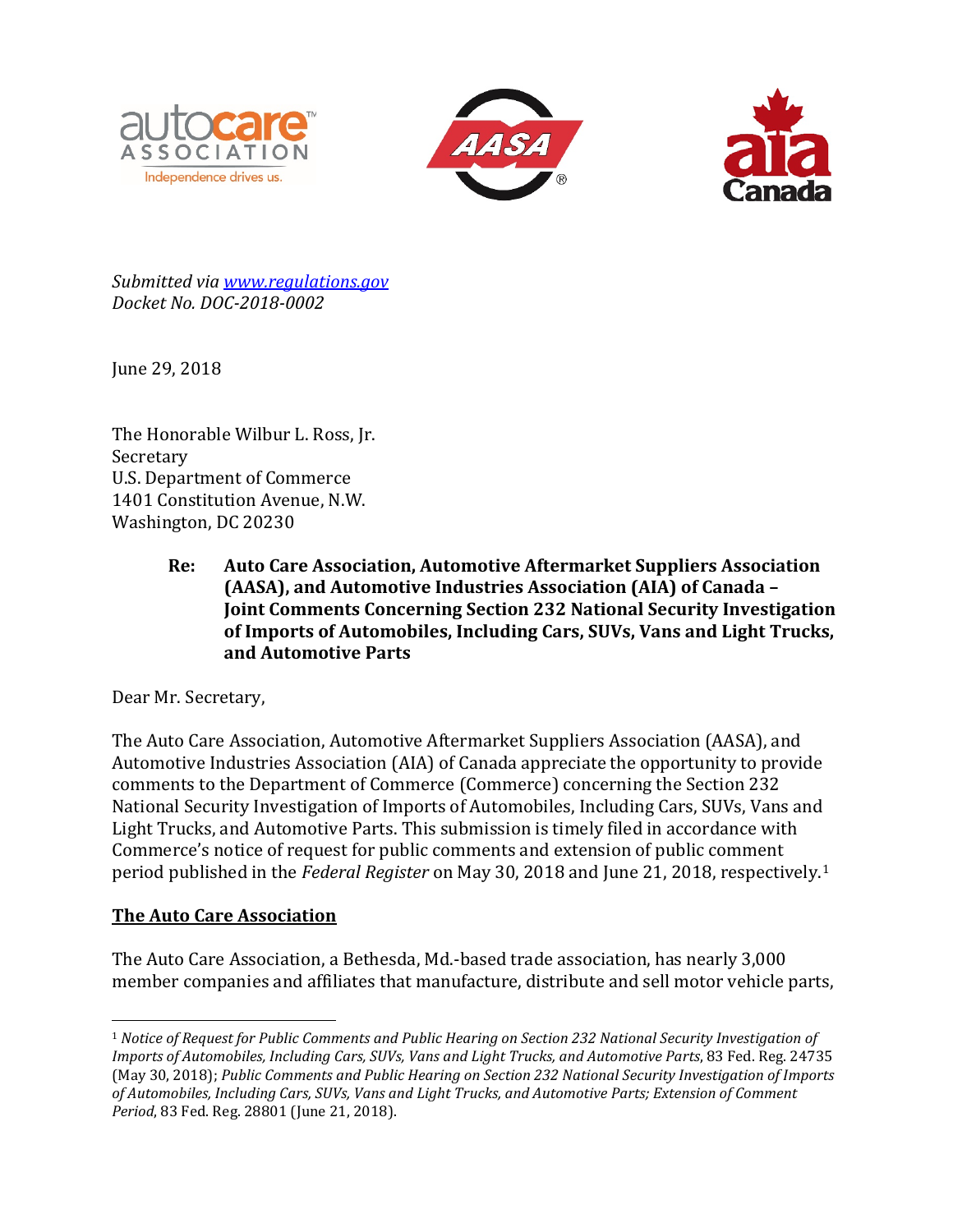The Honorable Wilbur L. Ross, Jr. June 29, 2018 Page 2

accessories, tools, equipment, materials, supplies and services. Auto Care Association member companies operate or otherwise represent more than 150,000 manufacturing facilities, repair shops, parts stores and distribution outlets that provide parts and services designed to keep vehicles on the road longer, perform better and drive safer.

Our members include businesses with global operations that depend on well-established, integrated supply chains to maintain their competitiveness and ensure that their product offerings meet the needs of their demanding customers.

### **Automotive Aftermarket Suppliers Association (AASA)**

AASA exclusively serves manufacturers of aftermarket components, tools and equipment, and related products, an important part of the automotive parts manufacturing industry which supports 871,000 American jobs. AASA is a recognized industry change agent – promoting a collaborative industry environment, providing a forum to address issues and serving as a valued resource for members. AASA is the light vehicle aftermarket division of the Motor & Equipment Manufacturers Association (MEMA). "AASA, The Voice for the Automotive Aftermarket Supplier Industry"

### **The Automotive Industries Association (AIA) of Canada**

AIA is a national association that represents Canada's aftermarket industry – an industry that contributes \$21 billion a year to the national economy, employs almost 400,000 Canadians and plays a critical role in keeping the 26.5 million cars on Canada's roads in safe condition. AIA's nearly 1,650 members include major retailers, wholesalers, manufacturers and warehouse distributors

Trade ties between Canada and the U.S. are vital to the economic well-being of each country, and importantly, to the livelihoods of many people. Each day, \$2.4 billion worth of goods and services cross the Canada – U.S. border. Almost 9 million jobs in the U.S. depend on trade and investment with Canada and the jobs of nearly 1.9 million Canadians are tied to exports to the U.S.

#### **The Auto Care Industry**

The auto care industry, also commonly referred to as the automotive aftermarket, is the segment of the automotive industry comprised of manufacturers, remanufacturers, distributors, wholesalers and retailers of all vehicle replacement parts, accessories, tools, equipment, chemicals and services. The industry includes parts, accessories and services for light vehicles and medium and heavy-duty trucks. Any product or service that a vehicle may need after it is assembled by the original equipment (OE) manufacturer is an auto care industry product or service.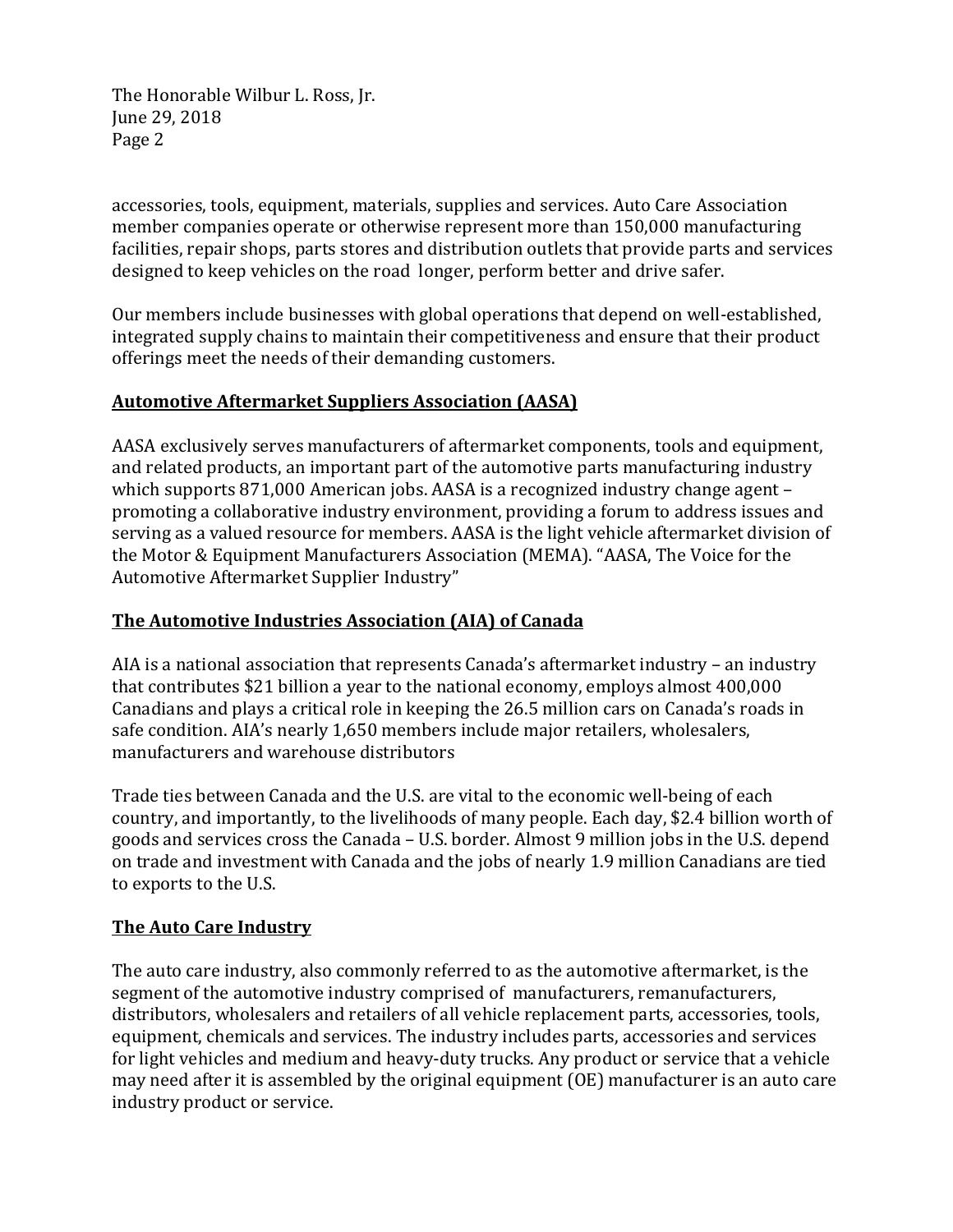The Honorable Wilbur L. Ross, Jr. June 29, 2018 Page 3

## **Imports in the Auto Care Industry and Effects on National Security**

The auto industry has an international footprint and comprises of integrated supply chains that are long and global. Our industry relies on and benefits greatly from imports, including raw materials and intermediate goods, to remain competitive while supporting a broad range of U.S. jobs throughout the supply chain in both the U.S. and Canada. Through comparative advantage, countries have become more efficient and productive when specializing in certain tasks, resulting in parts and components to cross borders multiple times before final assembly.

In fact, Canada is the third largest exporter of auto parts into the U.S., accounting for \$9,761,8[2](#page-2-0)3,647 in total exports into the United States.<sup>2</sup> However, Canada also is a major customer of U.S. made auto parts, importing \$31,271,168,369 worth of auto parts from the United States, accounting for 36.5% of total exports from the U.S. into Canada.[3](#page-2-1)

Clearly, auto parts trade benefits the economy of the U.S. and Canada, creating jobs on both sides of the border not only for manufacturers, but the wholesalers, retailers, and repair shops that are downstream in the supply chain. Ultimately, consumers in North America benefit through the availability of affordable repairs for their vehicle, much of it due to free trade between our countries.

# **Impact of Tariffs or Quotas on the U.S. and Canada Auto Care Industry**

The tariffs contemplated by this investigation will have a severe negative impact on the auto care industry in North America. Sourcing determinations are made by our manufacturing members months and years in advance. Even minimal adjustments to tariffs would require a significant investment and force our members in the U.S. and in Canada to modify their supply chains, find new sources for parts, face new capacity or quality issues and likely pass the increased costs downstream to the consumer. All of these factors and disruptions could cause companies to be less competitive in North America and in global markets, or even force them to cease operations.

Further, imposing additional tariffs on auto parts and components would increase their price substantially, making it more difficult for working Americans and Canadians to afford a new car or the cost of repairing the vehicle they currently own. Due to increased repair costs, U.S. and Canadian consumers may be forced to forgo necessary repairs and maintenance which undermines the operating safety and efficiency of consumers' vehicles.

l

<span id="page-2-1"></span><span id="page-2-0"></span><sup>2</sup> *U.S. Exports of Automotive Parts*, United States Department of Commerce, Bureau of the Census, Foreign Trade Division, [https://www.trade.gov/td/otm/assets/auto/AP\\_Trade.pdf](https://www.trade.gov/td/otm/assets/auto/AP_Trade.pdf)